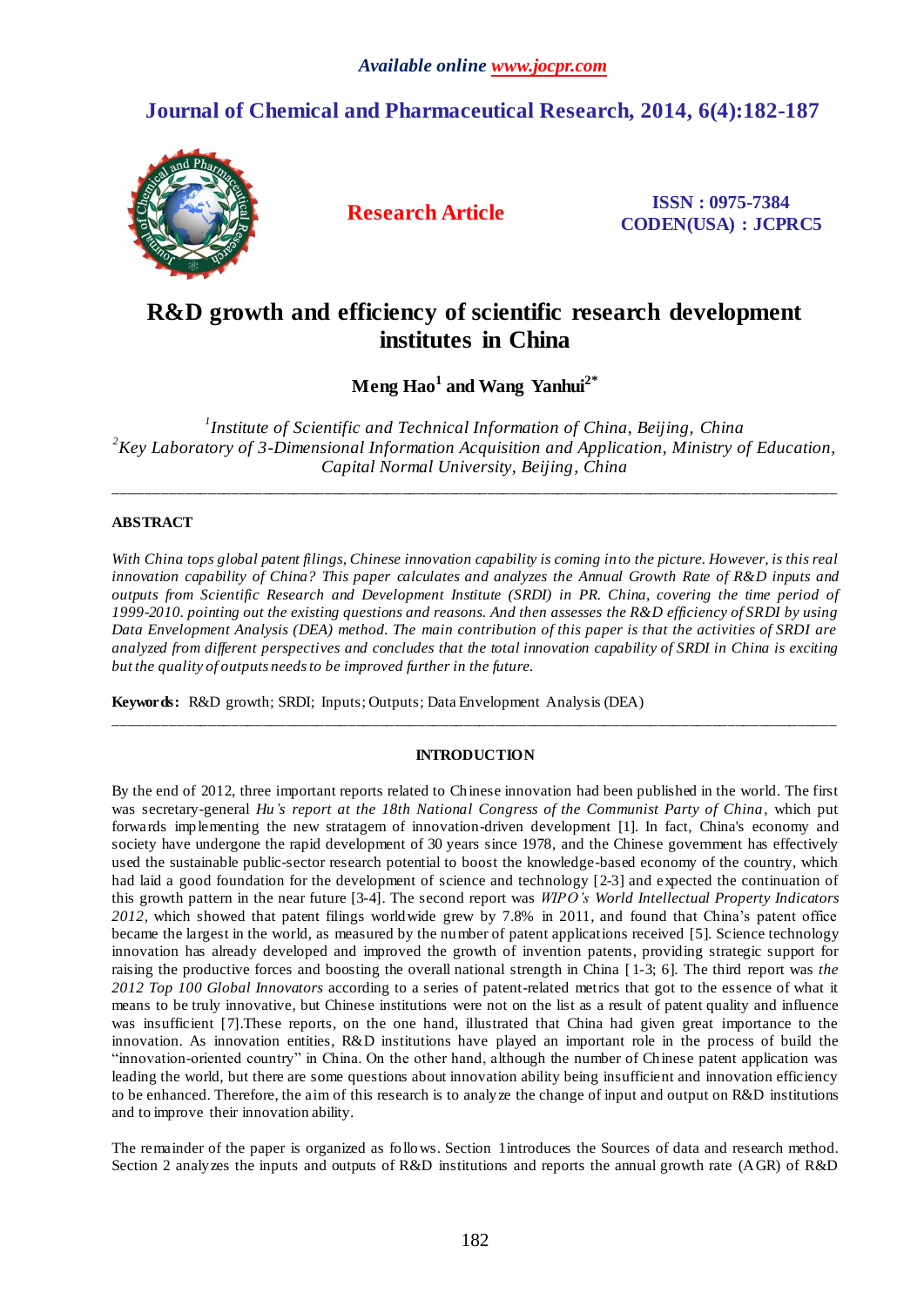institutions' inputs and outputs. Section 3 assesses the R&D efficiency of Scientific Research and Development Institute (SRDI). Section 4 gets conclusion and discusses the further issues.

*\_\_\_\_\_\_\_\_\_\_\_\_\_\_\_\_\_\_\_\_\_\_\_\_\_\_\_\_\_\_\_\_\_\_\_\_\_\_\_\_\_\_\_\_\_\_\_\_\_\_\_\_\_\_\_\_\_\_\_\_\_\_\_\_\_\_\_\_\_\_\_\_\_\_\_\_\_\_*

## **DATA AND METHODS**

The more research and development spent, the more patent applications had [2]. From the perspective of inputs in SRDI, personnel and expenditure, which are assigned to the basic, applied and experimental development field, may be two important input indicators. From the perspective of outputs in SRDI, R&D outputs mainly include two indicators of patent and paper for their widespread availability of data all over the world [4, 6]. Patents have generally been accepted as indicators of the innovation and R&D process in the absence of more robust indicators [2-3, 6; 8]. Patents are divided into Patent application and Patent granted according to the sequence of innovation activities. Patens include three types of invent patent, utility models patent and designs patent according to the difficulty of innovation. However, patents were used through different patent types by different researchers. The patent application was used for some researches because of the data availability [2]. The invent patents granted was used for other researches duo to reflecting the original innovation capability and the commercialization potential [3, 6]. To reflect the total innovation process more completely, this research not only uses the Patent application and Patent granted, but also focuses on the invent patent. Paper, as an important publication form, is the other indicator of science and research outputs [4, 6]. So this research regards paper as an important indicator of R&D outputs.

There are some researches on R&D change and efficiency from different perspectives [2-3, 6, 8-14]. There are the brief introductions as followed. Informetrics has been used to analyze the Pa numbers, patent intensity, technical fields, main IPC and the applicants [2]. For the spatial distribution of invention patents reflecting the distribution of innovation activities, patent grants and its growth rate between U.S. and China have been compared [ 3]. Patent statistics, Patent granted, publication and expenditures have been regarded as important indicators to assess R&D change and efficiency [7-8]. R&D capital, rate of return on R&D investment and its spillover have been analyzed in Japanese manufacturing industries [9]. The outputs of science and technology have been decided by the leading institutions [10]. But government funding R&D of SRDI has played key role in promoting innovation activities [11-12]. After Charnes, Cooper and Rhodes developed data envelopment analysis (DEA) approach to measure the relative effectiveness of making decision units in 1978, DEA has been used to assess the R&D efficiency and inefficiency [13-16]. We can deduce that there is no known research on the whole analysis of R&D in SRDI in China to the best of our knowledge. Therefore, first of all, this paper is to calculate and analyze the Annual Growth Rate (AGR) of R&D inputs and outputs in SRDI. And then measures the relative R&D efficiency of SRDI by use of the DEA approach.

According to Basic Statistics on Scientific Research and Development Institute from CHINA STATISTICAL YEARBOOK, data of personnel and expenditure is relatively complete, but patents and papers are lack of data before 2002 [17]. Therefore, when we only analyze the inputs trend, the data on total personnel and total R&D expenditure are taken for the years from 1999 to 2010. When we only analyze the outputs trend, the data on patent application, patent granted and papers are taken for the years from 2002 to 2010. Due to the time lag between the provision of inputs and the expectation of outputs in SRDI, analyzing their change of R&D inputs and outputs must consider the inconsistent issue. According to research experience previously [ 7, 9], we take a three year time lag between the inputs and the outputs data by using DEA approach. That is to say, when we assess the R&D change in SRDI, the inputs data on total personnel and total R&D expenditure are taken for the years from 1999 to 2007, the outputs data on patents and papers are taken for the years from 2002 to 2010 correspondingly.

### **3. The Annual Growth Rate of R&D inputs and outputs in SRDI in China**

## 3.1 Inputs

R&D personnel are one indicator of main R&D inputs to the R&D process in SRDI. The input of Chinese R&D personnel in SRDI has changed greatly since 1999.The AGR of the total R&D personnel, basic research personnel, applied research personnel and experiment development personnel was 2.25%, 4.76%, 2.20% and 7.18% respectively during 1999-2010. These changes had three reasons. The first reason was the outcomes of Chinese SRDI' new round reform in 1999 which caused some researchers left R&D work. The second was related with Chinese development stage, especially putting forward becoming an "innovation -oriented country" in 2006 by the year 2020, which attracted a large young men graduating from high education institutions to the R&D procession since the latter of "the tenth five year". The third was national talent programs like The Chang Jiang Scholar Program started in 1998 and Thousand-Talent Program initiated in 2008, which aim is to attract some 2000 top scientists and talents to work in China over the next five to ten years. Therefore, the trend of the AGR of R&D personnel input is increasing since 21 century, which is laid sustainable foundation for the SRDI in China. Therefore, Chinese R&D personnel growth laid the sound foundation for the SRDI's development and the order of Chinese SRDI emphasizing R&D was experiment development, basic research and applied research.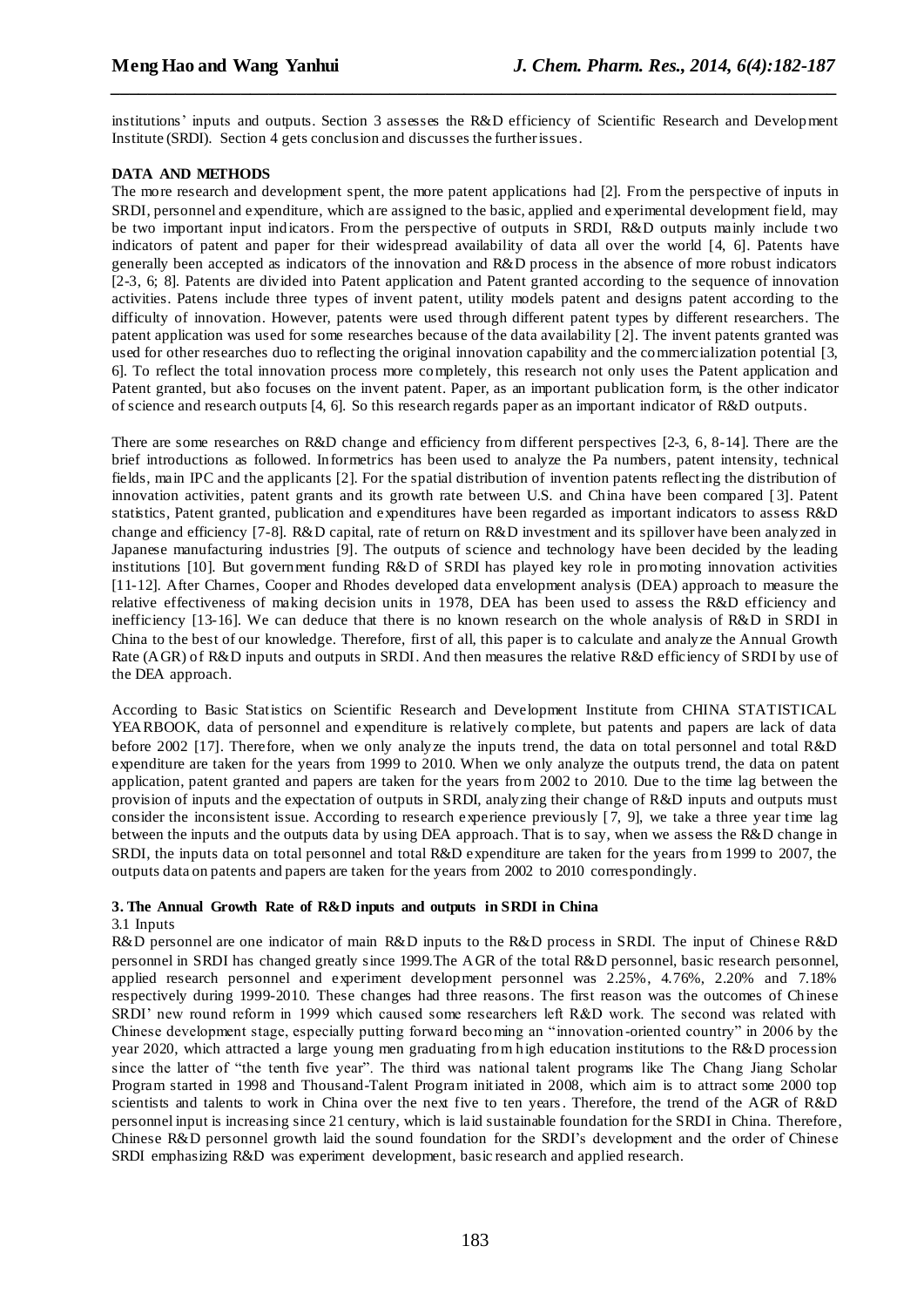R&D expenditure is the other indicator of main R&D inputs to the R&D process in SRDI. The input of Chinese R&D expenditure in SRDI has changed greatly since 1999. The AGR of the total expenditure, basic research expenditure, applied research expenditure and experiment development expenditure was 14.67%, 13.81%, 14.24% and 16.66% respectively during 1999-2010. The high speed growth of Chinese economy and government attaching importance to innovation were the main reasons of the expenditure growth of SRDI. Therefore, the sustainable growth of R&D expenditure during 1999-2010 provided the powerful support for SRDI's innovative activities and the order of Chinese SRDI emphasizing R&D was experiment development, applied research and basic research.

*\_\_\_\_\_\_\_\_\_\_\_\_\_\_\_\_\_\_\_\_\_\_\_\_\_\_\_\_\_\_\_\_\_\_\_\_\_\_\_\_\_\_\_\_\_\_\_\_\_\_\_\_\_\_\_\_\_\_\_\_\_\_\_\_\_\_\_\_\_\_\_\_\_\_\_\_\_\_*

However, taking into regard of the time lag, the AGR of R&D personnel was decreasing sharply from 2.35% in 1999 to negative 9.77% in 2001, increasing sharply 4.88% in 2002, decreasing slowly to negative 0.97%, and then increasing to 10.39% in 2007. The AGR of R&D expenditure had great lumpy increasing from 11.08% in 1999 to 21.26% in 2007. The reasons for lumpy change lie in Chinese science and technology system reform lag, leading role of government and funding way of market-oriented R&D, which caused the unsteady expenditure input due to the decreasing of the number of SRDI, affecting deeply the outputs of in SRDI in China now and in the future.

#### 3.2 Outputs

Papers' average annual growth rate (AAGR) in Chinese SRDI was 5.5% during 2002-2010. Patents application and patents granted both are increasing steadily in Chinese SRDI, their AAGR was 22.45% and 24.13% respectively during 2002-2010. The reasons of patents growth lies the growth of R&D personnel and expenditure, center governments' leading role through science and technology programs like 973 program, 863 program and the Key Technology R&D Program, and the policies of encouraging innovation [11-12]. Based on the data of the R&D outputs, we calculate the AGR of papers, patents application, patents granted, invent patents application and invent patents granted respectively. First of all, the AGR of papers was decreasing slowly from 6.18% in 2003 to1.95 % in 2010. This shows the number of papers has grown rapidly since the beginning of 21 century , got more high level now, and then has been getting increasing slowly. Secondly, the AGR of patents application decreased sharply from 26.6 % in 2003 to 12.99% in 2004, increasing to 24.71% in 2005 rapidly, decreasing to17.79 % in 2006, increasing to 27.89% in 2008 and then increasing to 21.68 % in 2010. Thirdly, the AGR of patents granted had the sharp decreasing from 40.47% in 2003 to 7.48% in 2005 and then increasing to 36.10% in 2010, which displays the improving the quality of innovation in SRDI for the past several years and keeping the growth tread. Fourthly, the AGR of invent patents application decreased from 30.29% in 2003 to 18.15% in 2004, increased to 26.75% in 2008 step by step, and began to decrease to 21.18% in 2010 in the end. Finally, the AGR of invent patents granted decreased sharply from 69.05 % in 2003 to 4.93% in 2006, increasing to 31.43% in 2009 and beginning to decrease to 28.75% in 2010. Therefore, we can conclude that the invent activities and their outcomes are decreasing from the perspective of the inventive change trend above. Improving the innovation outputs of SRDI in China will face great challenges in the future, including deepening science and technology system reform, building up the sound incentive mechanis m from R&D, demonstration, deploy to industrialization, encouraging the cooperation among government, enterprises, universities and institutions, strengthening the scientific research institutions at home and abroad cooperation, and so on.

## **4. R&D efficiency of SRDI in China**

#### **4.1 DEA models**

To assess the R&D efficiency of SRDI in China, we regard every year as a Decision Making Unit (DMU), so there are inputs of nine DMUs from 1999 to 2007, their inputs include Basic research personnel, Applied research personnel, Experiment development personnel, Basic research expenditure, Applied research expenditure, Experiment development expenditure or Total R&D personnel, Total R&D expenditure According to three year time lag between the inputs and the outputs data, which of nine DMUs from 2002 to 2010, their outputs data include either three indicators of Paper, Patents application, Patents granted; Paper, Invent patents application, Invent patents granted or two indicators of paper, Invent patents granted. For reflecting the outputs quality, we choose four key cases from different combinations followed as table 1.

| Model   | Inputs                                                                                                                                                                                     | <b>Outputs</b>                                               |  |  |  |
|---------|--------------------------------------------------------------------------------------------------------------------------------------------------------------------------------------------|--------------------------------------------------------------|--|--|--|
| Model 1 | Basic research personnel, Applied research personnel, Experiment development personnel,<br>Basic research expenditure, Applied research expenditure, Experiment development<br>expenditure | Paper, Patents application, Patents<br>granted               |  |  |  |
| Model 2 | Basic research personnel, Applied research personnel, Experiment development personnel,<br>Basic research expenditure, Applied research expenditure, Experiment development<br>expenditure | Paper, Invent patents application,<br>Invent patents granted |  |  |  |
| Model 3 | Total R&D personnel, Total R&D expenditure                                                                                                                                                 | Paper, Invent patents application,<br>Invent patents granted |  |  |  |
| Model 4 | Total R&D personnel, Total R&D expenditure                                                                                                                                                 | Paper, Invent patents granted                                |  |  |  |

| Table 1 the R&D efficiency of four models about SRDI in China |  |
|---------------------------------------------------------------|--|
|---------------------------------------------------------------|--|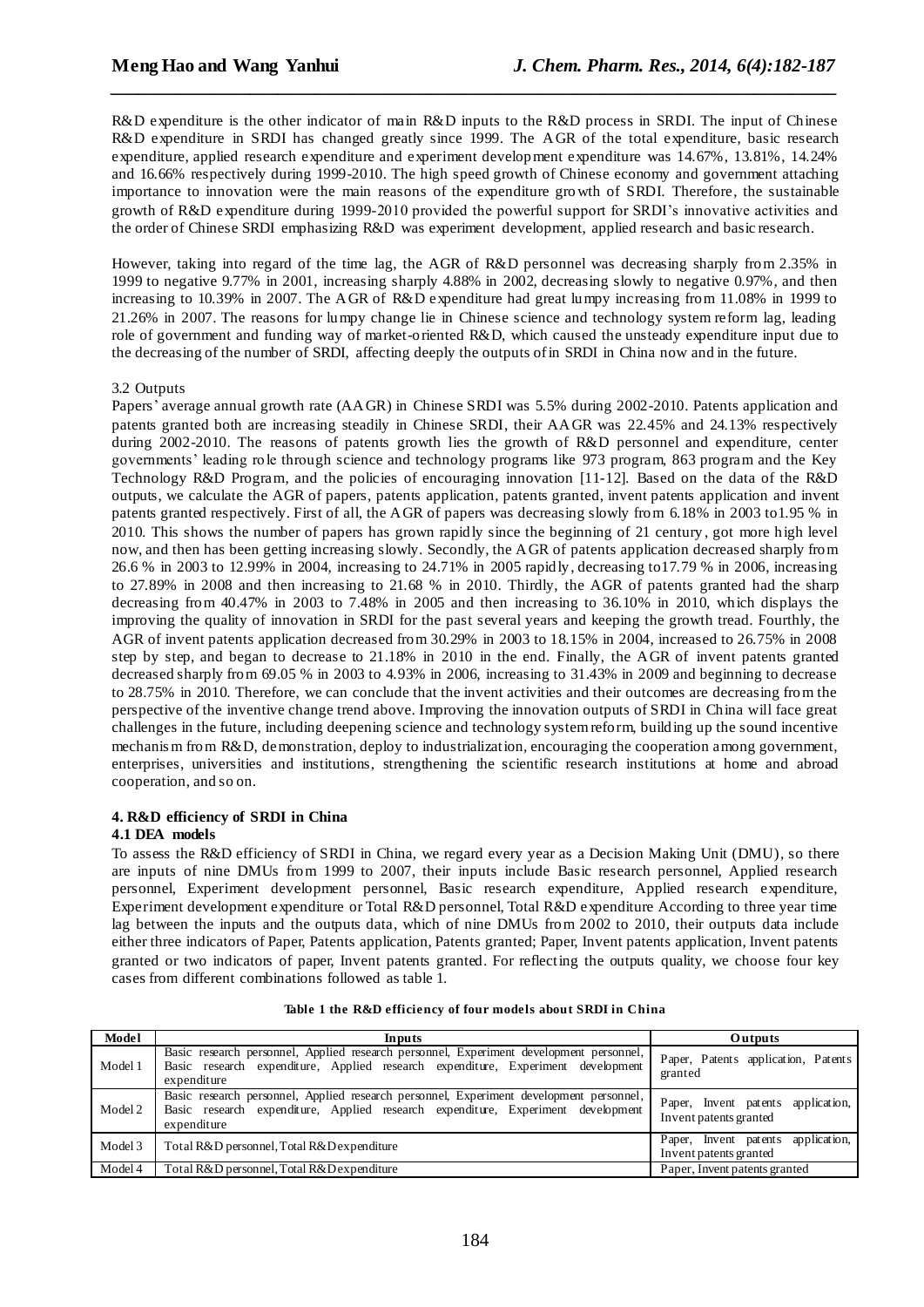#### **4.2 The outcomes of DEA models**

We apply input orientated DEA to assess the R&D efficiency of SRDI in China as followed. Here, the scale assumption is the Variable Returns to Scale Model (VRS), while slacks are calculated by using multi-stage method. The calculation process is through the computer program DEAP Version 2.1 which was written by Tim Coelli [ 18]. The outcomes of four DEA models are calculated by DEAP followed as table 2.We can deduce from table 2 that most of DMUs of the R&D efficiency about SRDI in China from 1999 to 2007 were not only technical efficiency, but also scale efficiency. That is to say, as for Model 1, all years except 2003 were technological efficiency and scale efficiency, for the year of 2003, its crste was 0.973, vrste was 0.975, scale was 0.998 and showing decreasing returns to scale. As for Model 2, the outcome was similar to Model 1, the R&D efficiency in 2003 was inefficient, its crste was 0.976, vrste was 0.976, scale was 0.999, but manifesting increasing returns to scale. As for Model 3, the R&D efficiency in 2000, 2001, 2004, 2006 and 2007 were all efficient, but the R&D efficiency in 1999; 2002 and 2003 were inefficient, their crste, vrste and scale respectively were 0.932, 0.990, 0.942; 0.985, 0.991, 0.967 and 0.971, 0.997, 0.974, but their returns to scale were all increasing, which meant increasing the inputs and getting the more outputs. As to Model 4, the R&D efficiency in1999, 2000, 2001, 2004, 2006 and 2007 were all efficient, but the R&D efficiency in 2002; 2003 and 2005 were inefficient, their crste, vrste and scale were 0.953, 0.955, 0.999; 0.974, 0.961, 0.961 and 0.995, 1, 0.995 respectively, but their returns to scale were increasing, constant and decreasing respectively. As a whole, SRDI had been in a good state and now undergoing the transferring process from quantity to quality, the quality of the outputs from SRDI in China needed to be improved.

*\_\_\_\_\_\_\_\_\_\_\_\_\_\_\_\_\_\_\_\_\_\_\_\_\_\_\_\_\_\_\_\_\_\_\_\_\_\_\_\_\_\_\_\_\_\_\_\_\_\_\_\_\_\_\_\_\_\_\_\_\_\_\_\_\_\_\_\_\_\_\_\_\_\_\_\_\_\_*

| <b>DMU</b> | Model 1 |       |                          | Model 2 |       | Model 3                  |       |       | Model 4                  |       |       |             |
|------------|---------|-------|--------------------------|---------|-------|--------------------------|-------|-------|--------------------------|-------|-------|-------------|
|            | crste   | vrste | scale                    | crste   | vrste | scale                    | crste | vrste | scale                    | crste | vrste | scale       |
| 1999       |         |       | -                        |         |       | $\overline{\phantom{a}}$ | 0.932 | 0.990 | $0.942$ irs              |       |       | $\sim$      |
| 2000       |         |       | $\overline{\phantom{a}}$ |         |       | $\overline{\phantom{a}}$ |       |       | -                        |       |       | $\sim$      |
| 2001       |         |       | $\overline{\phantom{a}}$ |         |       | $\overline{\phantom{a}}$ |       |       | $\overline{\phantom{a}}$ |       |       | $\sim$      |
| 2002       |         |       | -                        |         |       | $\overline{\phantom{a}}$ | 0.958 | 0.991 | $0.967$ irs              | 0.953 | 0.955 | $0.999$ irs |
| 2003       | 0.973   | 0.975 | $0.998$ drs              | 0.976   | 0.977 | $\overline{0.999}$ irs   | 0.971 | 0.997 | $\overline{0.974}$ irs   | 0.961 | 0.961 | $\sim$      |
| 2004       |         |       | $\overline{\phantom{a}}$ |         |       | $\overline{\phantom{a}}$ |       |       | ۰                        |       |       | $\sim$      |
| 2005       |         |       | -                        |         |       | $\overline{\phantom{a}}$ |       |       |                          | 0.995 |       | $0.995$ drs |
| 2006       |         |       | -                        |         |       | $\overline{\phantom{a}}$ |       |       | -                        |       |       | $\sim$      |
| 2007       |         |       | -                        |         |       | $\overline{\phantom{a}}$ |       |       | -                        |       |       | $\sim$      |

**Table 2 the outcomes of four DEA models about SRDI in China**

*Note: crste = technical efficiency from CRS DEA; vrste = technical efficiency from VRS DEA; scale= scale efficiency= crste/vrste; '-'= constant returns to scale; drs = decreasing returns to scale; irs = increasing returns to scale.*

## **4.3 The projection of the inefficient DMUs in four DEA models**

Further DMU's input and output changes can be made to improve the performance. Such changes are called DEA slacks which also represent inefficiency [19]. The slack movement of outputs is the quantity of insufficient outputs in the current technical level and current inputs. The slack movement and radial movement of inputs are the expression of redundant inputs in the current production level. Therefore, when the slack movement of outputs is greater than zero, this explains that the outputs are insufficient. When the radial movement and the slack movement of inputs are lower than zero, this indicates that the inputs are in redundant state and need to be reduc ed in the future. To make the inefficient DMUs be crste and vrste, the projections have been made according to the outcomes from program DEAP followed as table 3. The projection value in table 3 can make DMU be efficient, pointing out the direction of the innovative action for the future.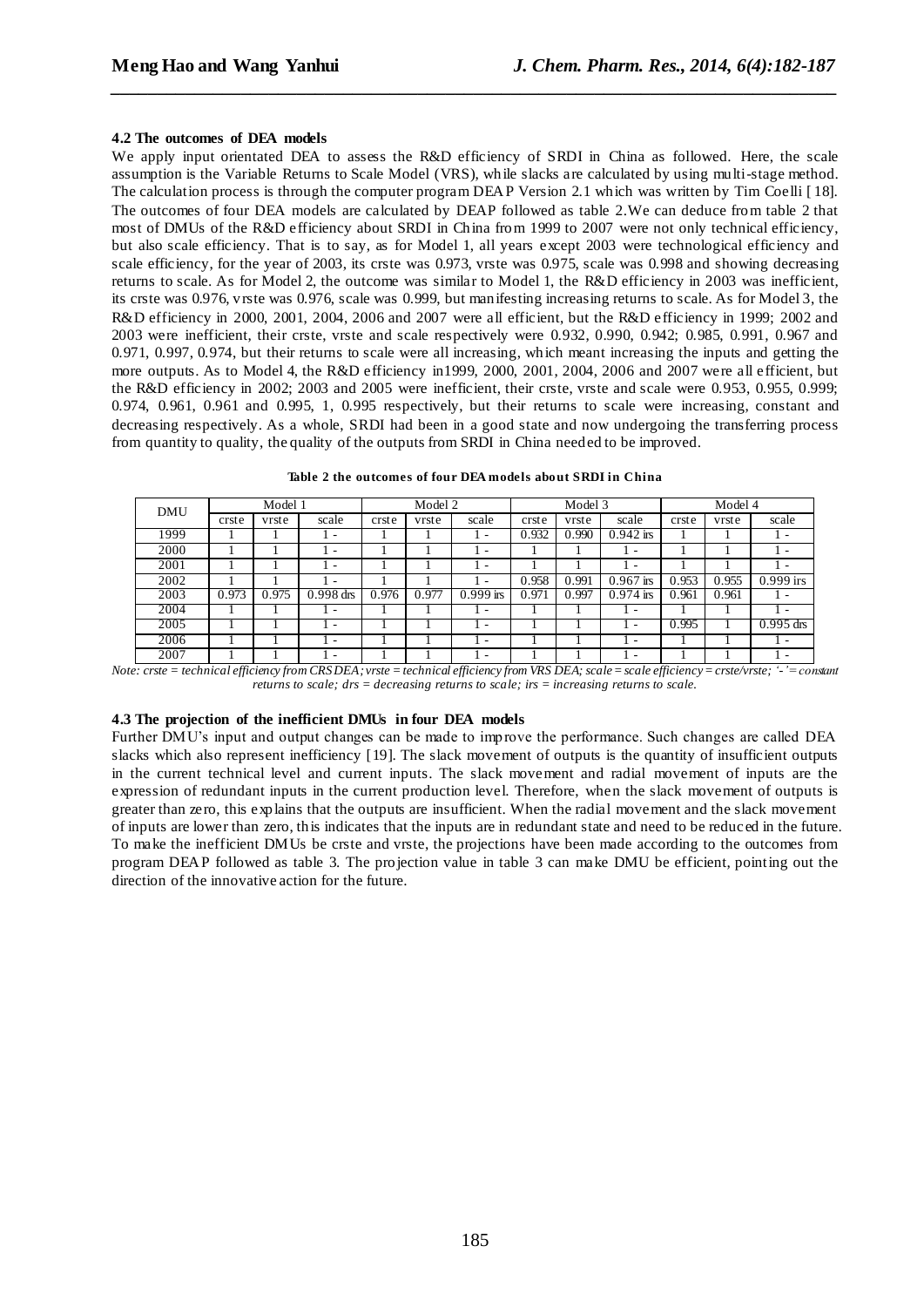| Model   | Year | Variable                           | original value    | radial movement  | slack movement   | projected value |
|---------|------|------------------------------------|-------------------|------------------|------------------|-----------------|
|         |      | Paper                              | 118211            | $\theta$         | $\overline{0}$   | 118211          |
|         | 2003 | Patent application                 | 8026              | $\boldsymbol{0}$ | 265.213          | 8291.213        |
|         |      | Patent granted                     | 3499              | $\overline{0}$   | 27.43            | 3526.43         |
|         |      | Basic research personnel           | 2.6               | $-0.066$         | $\boldsymbol{0}$ | 2.534           |
| Model 1 |      | Applied research personnel         | 7.9               | $-0.201$         | $\overline{0}$   | 7.699           |
|         |      | Experiment development personnel   | 9.9               | $-0.252$         | $-0.54$          | 9.107           |
|         |      | Basic research expenditure         | 46.9              | $-1.195$         | $-1.116$         | 44.580          |
|         |      | Applied research expenditure       | 141.1             | $-3.594$         | $\overline{0}$   | 137.506         |
|         |      | Experiment development expenditure | 211               | $-5.375$         | $-1.474$         | 204.151         |
|         |      | Paper                              | 118211            | $\boldsymbol{0}$ | $\mathbf{0}$     | 118211          |
|         |      | Invent patents application         | 6200              | $\overline{0}$   | 366.51           | 6566.51         |
|         |      | Invent patents granted             | 2191              | $\overline{0}$   | $\overline{0}$   | 2191            |
|         |      | Basic research personnel           | 2.6               | $-0.06$          | $\overline{0}$   | 2.54            |
| Model 2 | 2003 | Applied research personnel         | 7.9               | $-0.183$         | $\theta$         | 7.717           |
|         |      | Experiment development personnel   | 9.9               | $-0.230$         | $-0.511$         | 9.159           |
|         |      | Basic research expenditure         | 46.9              | $-1.088$         | $-0.994$         | 44.818          |
|         |      | Applied research expenditure       | 141.1             | $-3.274$         | $\overline{0}$   | 137.826         |
|         |      | Experiment development expenditure | 211               | $-4.895$         | $\overline{0}$   | 206.105         |
|         | 1999 | Paper                              | 91872             | $\overline{0}$   | 5673             | 97500           |
|         |      | Invent patents application         | 2651              | $\overline{0}$   | 803              | 3454            |
|         |      | Invent patents granted             | 824               | $\overline{0}$   | 569              | 1393            |
|         |      | Total R&D personnel                | 23.3              | $-0.232$         | $-0.368$         | 22.7            |
|         |      | Total R&Dexpenditure               | 260.6             | $-2.600$         | $\boldsymbol{0}$ | 258             |
|         | 2002 | Paper                              | 109995            | $\boldsymbol{0}$ | 3793.824         | 113788.824      |
|         |      | Invent patents application         | 5064              | $\boldsymbol{0}$ | 558.206          | 5622.206        |
| Model 3 |      | Invent patents granted             | 2088              | $\overline{0}$   | 90.133           | 2178.133        |
|         |      | Total R&D personnel                | $\overline{20.6}$ | $-0.183$         | $\overline{0}$   | 20.417          |
|         |      | Total R&Dexpenditure               | 351.3             | $-3.126$         | $\overline{0}$   | 348.174         |
|         |      | Paper                              | 118211            | $\overline{0}$   | 3162.53          | 121373.53       |
|         |      | Invent patents application         | 6200              | $\overline{0}$   | 708.214          | 6908.214        |
|         | 2003 | Invent patents granted             | 2191              | $\boldsymbol{0}$ | 159.133          | 2350.133        |
|         |      | Total R&D personnel                | 20.4              | $-0.053$         | $\boldsymbol{0}$ | 20.347          |
|         |      | Total R&D expenditure              | 399               | $-1.032$         | $\mathbf{0}$     | 397.968         |
|         |      | Paper                              | 109995            | $\overline{0}$   | $\mathbf{0}$     | 109995          |
|         | 2002 | Invent patents granted             | 2088              | $\overline{0}$   | $\overline{0}$   | 2088            |
|         |      | Total R&D personnel                | 20.6              | $-0.935$         | $\boldsymbol{0}$ | 19.665          |
|         |      | Total R&Dexpenditure               | 351.3             | $-15.948$        | $\overline{0}$   | 335.352         |
|         |      | Paper                              | 118211            | $\boldsymbol{0}$ | $\overline{0}$   | 118211          |
| Model 4 | 2003 | Invent patents granted             | 2191              | $\mathbf{0}$     | $\boldsymbol{0}$ | 2191            |
|         |      | Total R&D personnel                | 20.4              | $-0.796$         | $\overline{0}$   | 19.604          |
|         |      | Total R&Dexpenditure               | 399               | $-15.576$        | $\boldsymbol{0}$ | 383.424         |
|         | 2005 | Paper                              | 132072            | $\boldsymbol{0}$ | $\overline{0}$   | 132072          |
|         |      | Invent patents granted             | 3102              | $\overline{0}$   | $\boldsymbol{0}$ | 3102            |
|         |      | Total R&D personnel                | 21.5              | $\boldsymbol{0}$ | $\boldsymbol{0}$ | 21.5            |
|         |      | Total R&Dexpenditure               | 513               | $\overline{0}$   | $\overline{0}$   | 513             |

|  |  |  | Table 3 the projection of the inefficient DMUs in four DEA models |
|--|--|--|-------------------------------------------------------------------|
|  |  |  |                                                                   |

*\_\_\_\_\_\_\_\_\_\_\_\_\_\_\_\_\_\_\_\_\_\_\_\_\_\_\_\_\_\_\_\_\_\_\_\_\_\_\_\_\_\_\_\_\_\_\_\_\_\_\_\_\_\_\_\_\_\_\_\_\_\_\_\_\_\_\_\_\_\_\_\_\_\_\_\_\_\_*

### **CONCLUSION**

From the above analysis, we can make the following conclusions.

Firstly, the total inputs of R&D personnel and expenditure and total outputs of patents and papers were keeping continual growth since 2001, which kept the same step with Chinese economy growth. This explains that the more R&D inputs, the more R&D outputs. Of course, this depends on national innovation stratagem, government leading role, fund support, policies promoting, market pulling and their interacting.

Secondly, the wave of the annual growth rate of R&D inputs resulted in the decreasing trend of the annual growth rate of R&D outputs directly. This shows that SRDI's effective innovation mechanism had not been formed up to now, the quality of R&D outputs has to be improved and the decreasing trend of the innovation growth must be alert and be paid high attention. In a word, the innovation of SRDI has a long way to go in the future.